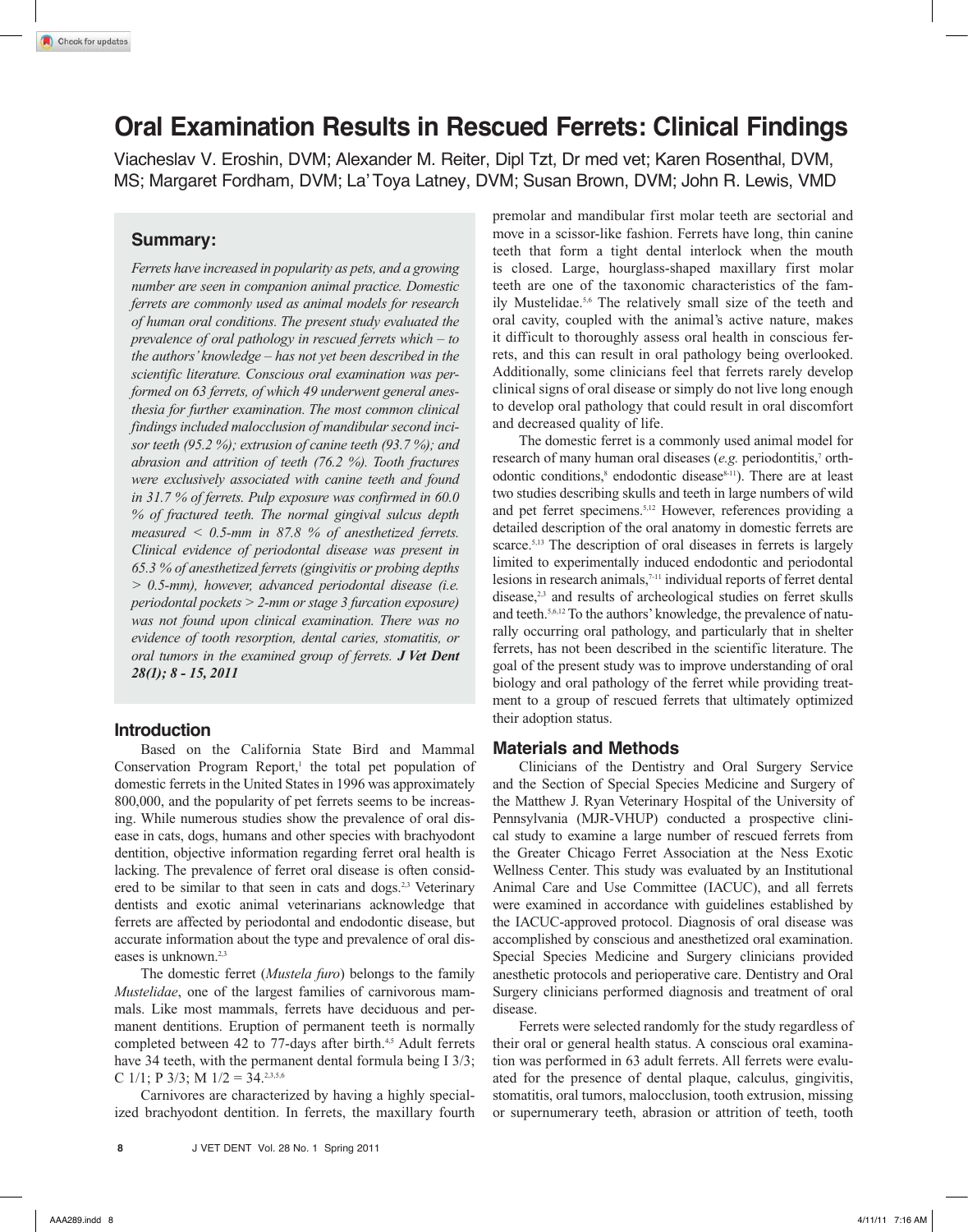## **Figure 1**

Photograph showing marked paleness of the nasal planum indicative of anemia in the ferret on the right as compared to a healthy ferret on the left. Fourteen ferrets were excluded from anesthesia due to anemia, elevated liver enzymes, dehydration, poor body and skin condition, abdominal masses, insulinoma, or adrenal disease.



# **Figure 2**

A PDT sensor probe type US (Williams) was used for the periodontal examination of anesthetized ferrets.



fractures, tooth resorption, and dental caries; and, the results were recorded using a modified ferret dental chart<sup>a</sup>. Tooth extrusion was defined as supragingival positioning of the suspected cementoenamel junction [CEJ] (junction of the conical and cylindrical portions of the tooth) with exposure of up to 3-mm of the cylindrical portion of the tooth in the absence of gingival recession. Extraoral examination evaluated facial symmetry, mandibular lymph nodes, salivary glands, ears, eyes, and nares.

A complete physical examination and blood tests including serum chemistry screen and hematocrit were performed on each animal in preparation for general anesthesia. Fourteen ferrets were excluded from anesthesia due to marked anemia, elevated liver enzymes, severe dehydration, poor body condition, palpable abdominal masses, uncontrolled insulinoma, or ongoing treatment of adrenal disease (Fig. 1). One ferret was excluded due to difficulties in placing a venous catheter as a

## **Figure 3**

Photograph showing linguoversion of the mandibular second incisor teeth (\*) in a ferret.



result of a severe dermatologic condition. Forty-nine ferrets were placed under general anesthesia to allow for detailed oral examination, full-mouth dental radiography, and appropriate treatment. Ferrets were premedicated with butorphanol<sup>b</sup> (0.3 mg/kg IM) and midazolam $\epsilon$  (0.5 mg/kg IM) 20-minutes prior to induction. Induction (isofluraned at  $5\%$ ; oxygen flow rate of 2 L/min) was accomplished using a face mask. Patients with significant oral disease were intubated using a cuffed endotracheal tube with a 2.5-mm inner diameter<sup>e</sup>. Anesthesia was maintained with isoflurane at 2 % and an oxygen flow rate of 1 L/min.

A periodontal probe<sup>f</sup> was used to measure gingival index, tooth mobility, furcation exposure, gingival recession, and the depth of the gingival sulcus at 4 locations around each tooth (Fig. 2). An ODU 11/12 dental explorer was utilized to assess teeth for the presence of coronal surface defects and pulp exposure. Radiographic examination was performed using a portable hand-held X-ray unit<sup>g</sup> and a digital radiography system<sup>h</sup>. Intraoral and extraoral radiographic techniques were utilized. Full-mouth dental radiography and histopathology results of extracted teeth will be reported in another publication. A professional dental cleaning was performed on all anesthetized ferrets, which included supra- and subgingival ultrasonic scaling and polishing of teeth. When teeth required extraction, regional anesthesia was provided with a mixture of bupivacainei (1.0 mg/kg) and lidocainej (1.0 mg/kg).

#### **Results**

Based on available medical records, the age range of the 63 evaluated ferrets was 1 to 6 -years, with a mean age of 4-years. Bilateral linguoversion of mandibular second incisor teeth was the most common finding on conscious oral examination in 60 of 63 (95.2 %) ferrets (Fig. 3). Skeletal malocclusion was not observed in any of the ferrets. One or more extruded canine teeth were found in 59 of 63 (93.7 %) ferrets. Extrusion was present in mandibular (57 of 63 ferrets) and maxillary (51 of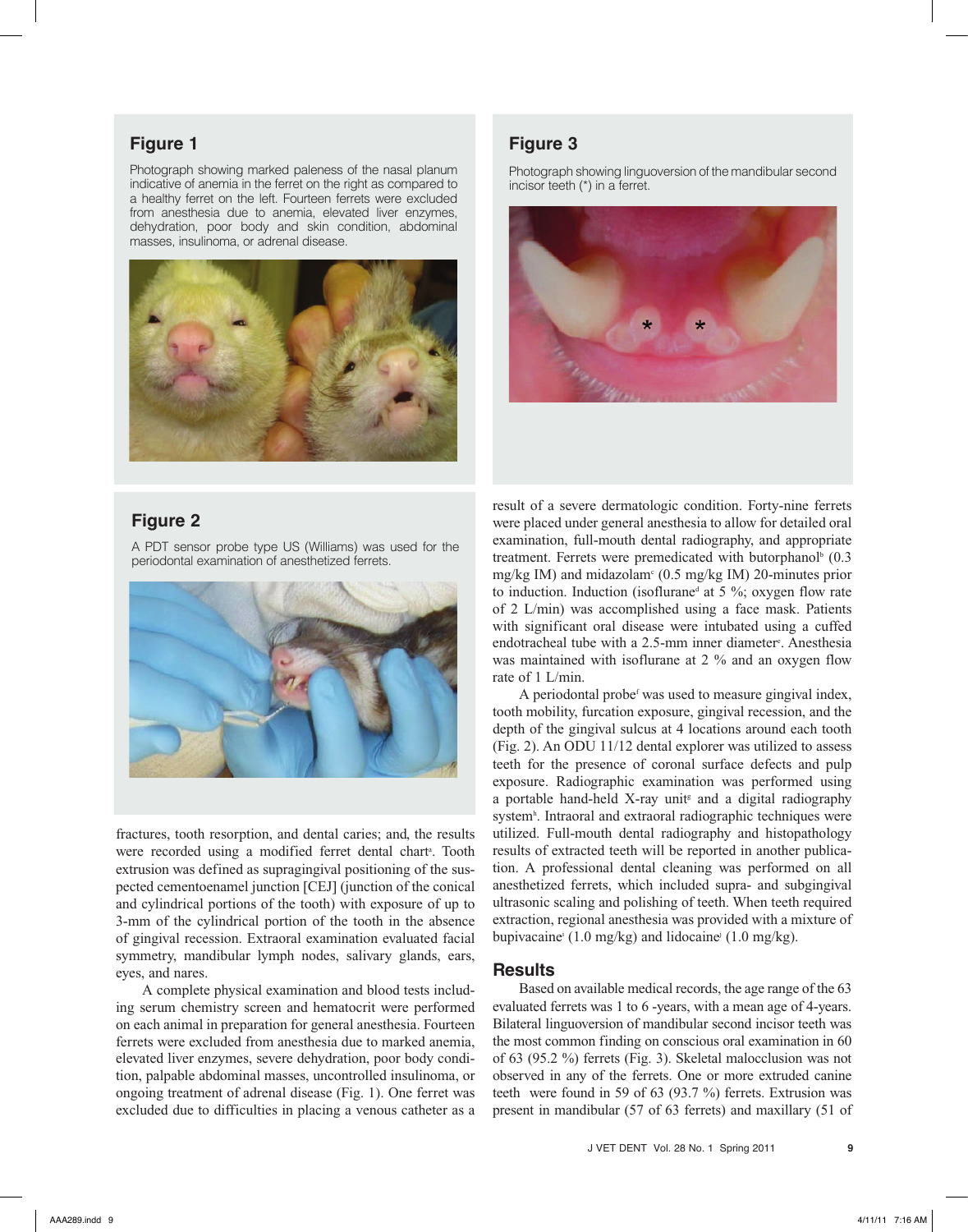# **Figure 4**

Photograph showing extruded left maxillary and mandibular canine teeth in a ferret. Note the junction between the crown and root (arrow) is positioned about 3-mm coronal to the gingival margin in the absence of obvious gingival recession.



63 ferrets) canine teeth, and only canine teeth showed evidence of extrusion (Fig. 4). Supernumerary teeth were not found in the examined ferret population.

Tooth wear due to abrasion or attrition was found in 48 of 63 (76.2 %) ferrets, with the mandibular and maxillary third premolar teeth being most commonly affected (Table 1 and Fig. 5). Tooth fractures were present in 20 of 63 (31.7 %) ferrets. Pulp exposure was evident in 9 of 15 (60 %) fractured teeth and confirmed in 6 of 11 (54.5 %) fractured teeth during

## **Figure 5**

Photograph showing tooth wear of the left maxillary and mandibular teeth in a ferret. The third premolar tooth was most commonly affected by abrasion or attrition in both the maxilla and mandible (\*).



the anesthetized oral examination (Table 2). Tooth fractures were associated exclusively with canine teeth (24 maxillary, one mandibular).

Clinical evidence of periodontal disease was present in 32 of 49 (65.3 %) ferrets. Advanced periodontal disease (*i.e.* periodontal pockets > 2-mm or stage 3 furcation exposure) was not found upon clinical examination of anesthetized ferrets. Missing teeth were rarely observed. One of 63 ferrets was found to be missing a right mandibular third incisor

## **Table 1**

Distribution of dental attrition and abrasion seen in 63 ferrets.

|                        | <b>Number</b><br>of Ferrets Affected | Percentage (%)<br>of Ferrets Affected |
|------------------------|--------------------------------------|---------------------------------------|
| <b>Maxillary Teeth</b> |                                      |                                       |
| Incisor                | 10                                   | 15.9                                  |
| Canine                 | 22                                   | 34.9                                  |
| Premolar <sub>2</sub>  | 13                                   | 20.6                                  |
| Premolar <sub>3</sub>  | 32                                   | 50.8                                  |
| Premolar 4             | 21                                   | 33.3                                  |
| Molar                  | 12                                   | 19.0                                  |
| <b>Mandible Teeth</b>  |                                      |                                       |
| Incisor                | 25                                   | 39.7                                  |
| Canine                 | 24                                   | 38.0                                  |
| Premolar <sub>2</sub>  | 20                                   | 31.7                                  |
| Premolar <sub>3</sub>  | 31                                   | 49.2                                  |
| Premolar 4             | 27                                   | 42.8                                  |
| Molar 1                | 16                                   | 25.4                                  |
| Molar <sub>2</sub>     | 12                                   | 19.0                                  |
| Total:                 | 48                                   | 76.2                                  |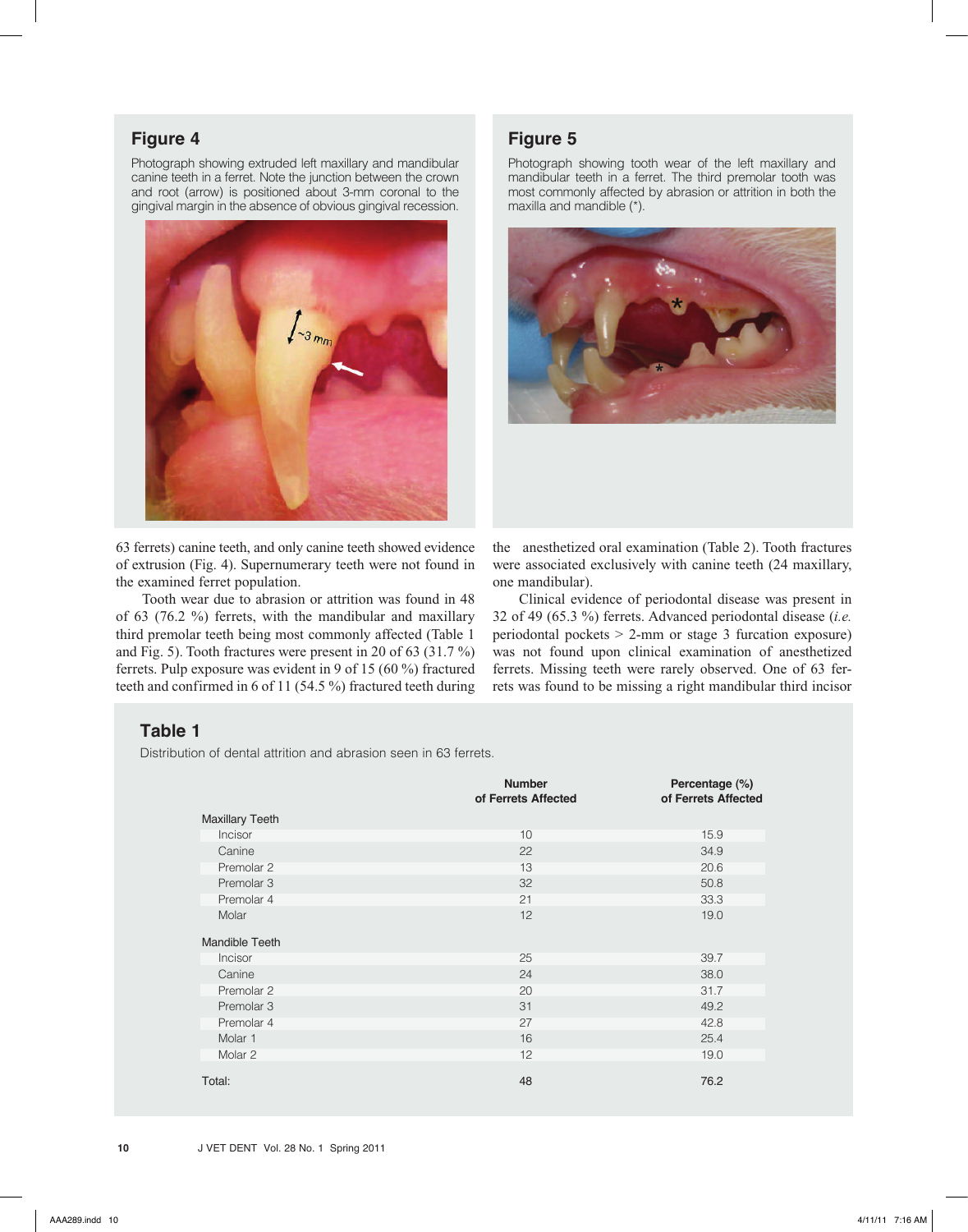# **Table 2**

Summary of dental fractures found during oral examination of ferrets.

|                                                        | <b>Number</b><br>of Teeth Affected | <b>Number</b><br>of Ferrets Affected | Percentage (%)<br>of Ferrets Affected |
|--------------------------------------------------------|------------------------------------|--------------------------------------|---------------------------------------|
| Examination-conscious dental fractures (63 ferrets)    | 25                                 | 20                                   | 31.7                                  |
| Examination-anesthetized dental fractures (49 ferrets) | 15                                 | 11                                   | $22.4**$                              |
| Complicated fractures*                                 | 9                                  | 6                                    | $12.2**$                              |
| Percentage (%) with confirmed complicated fractures    | 60                                 | 54.5                                 |                                       |

\* Pulp exposure confirmed under anesthesia with explorer

\*\* Unrepresentative subpopulation

# **Table 3**

Summary of oral pathology found during oral examination of rescued ferrets.

|                               | <b>Number</b><br>of Teeth Affected | Number<br>of Ferrets Affected | Percentage (%)<br>of Ferrets Affected |
|-------------------------------|------------------------------------|-------------------------------|---------------------------------------|
| <b>Malocclusion</b>           | 63                                 | 60                            | 95.2                                  |
| Canine tooth extrusion        | 63                                 | 59                            | 93.7                                  |
| Dental abrasion and attrition | 63                                 | 48                            | 76.2                                  |
| Tooth fracture                | 63                                 | 20                            | 31.7                                  |
| Periodontal disease *         | 49                                 | 32                            | 65.3                                  |
|                               |                                    |                               |                                       |

\* confirmed under general anesthesia

tooth. No evidence was found of tooth resorption, dental caries, stomatitis, or oral tumors in the examined ferrets (Table 3).

Teeth that required extraction were exclusively maxillary canine teeth with complicated crown fractures. Flaps were raised using a  $#$  15C scalpel blade<sup>k</sup> and a periosteal elevator<sup>1</sup>. Partial alveolectomy was performed using a  $\# \frac{1}{2}$  round carbide bur on a multiplying handpiece attached to an electric-driven dental unit with external cooling<sup>m</sup> using sterile saline (Fig. 6). Teeth were extracted using a winged dental elevator<sup>n</sup>, and the alveolar sockets were debrided with a bone curette. Sharp bone edges were removed with a # 16 diamond-coated round bur. The periosteum was bluntly dissected using Ragnell scissors°, and a tension-free flap was sutured using  $5-0$  poliglecaprone  $25<sup>p</sup>$  in a simple interrupted pattern (Fig. 6). Odontoplasty was performed on ipsilateral mandibular canine teeth (minimal shortening and rounding of their coronal tips) to minimize lip trauma after extraction of maxillary canine teeth. Ferrets undergoing dental extractions were provided with a subcutaneous injection of meloxicam<sup>q</sup> (0.01 mg/kg) and were reexamined 48-hours after surgery. Despite odontoplasty of ipsilateral mandibular canine teeth, all ferrets that underwent maxillary canine tooth extraction developed minor complications associated with upper lip irritation (Fig. 7).

#### **Discussion**

Malocclusion associated with the mandibular incisor teeth has been reported as a commonly observed condition in members of the family *Mustelidae*. In one study that evaluated 613 skulls of different species of the genus *Mustela*, lingually displaced mandibular second incisor teeth were found in 64 % of specimens.<sup>12</sup> Several authors have mentioned malocclusion of these teeth in ferrets.3,5,12,13 The present study demonstrated linguoversion of the mandibular second incisor teeth in 95.2 % of the ferrets examined. The position of both mandibular second incisor teeth followed the same pattern in all examined ferrets and was not associated with clinical discomfort. Therefore, linguoversion of the mandibular second incisor teeth in this population of ferrets may be a normal anatomic variation rather than a pathologic condition. A possible explanation of the high prevalence of incisor malocclusion is the sharing of a common gene pool since most of the ferrets came from the same breeding farm<sup>r</sup> based on the identification tattoo.

The normal gingival sulcus depth in ferrets has not been reported previously. The present study showed that the gingival sulcus depth measured  $< 0.5$ -mm in 87.8 % of anesthetized ferrets, and those ferrets with sulcus depths < 0.5-mm had no clinical or radiographic evidence of attachment loss. Therefore, in the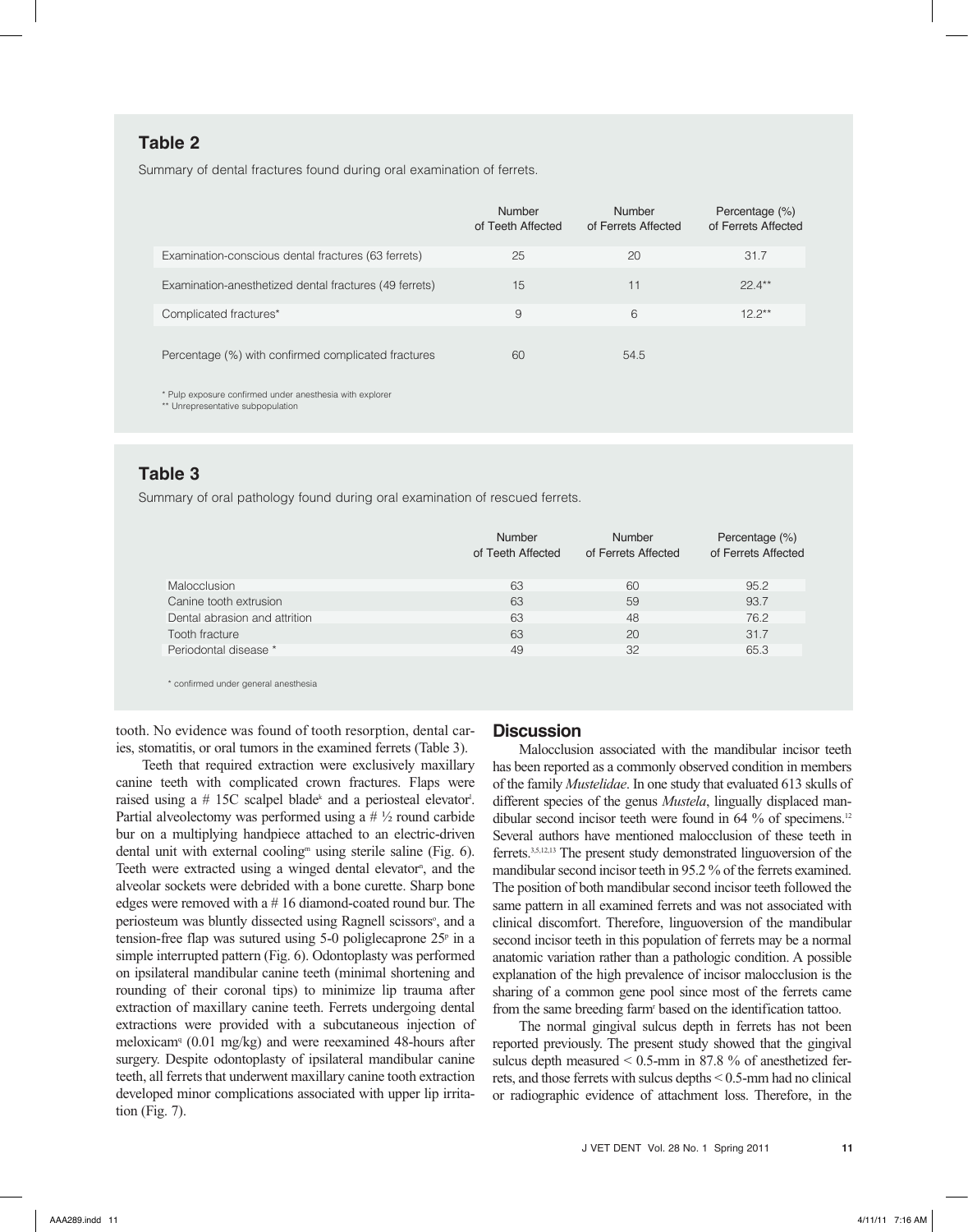# **Figure 6**

Photographs showing maxillary canine tooth extraction in a ferret. A mucoperiosteal flap was raised, and a stay suture was placed in the flap to avoid trauma from handling with thumb forceps (A). Removal of alveolar bone facilitated the extraction of the firmly rooted tooth (B). The flap of the maxillary canine tooth extraction site was apposed using 5-0 absorbable monofilament suture in a simple interrupted pattern (C).



present study, periodontal disease was documented in ferrets with clinical evidence of gingivitis, probing depths > 0.5-mm, gingival recession, and radiographic evidence of alveolar bone loss. Alveolar bone loss has been described previously in domestic ferret skull specimens at a prevalence rate of 62 %.<sup>5</sup> The normal gingival sulcus depth and, in cases of pathology, the periodontal pocket depth together with gingival recession are important clinical parameters for evaluation of periodontal attachment.14 Use of periodontal probes designed for human dental evaluation limits the ability to detect subtle changes in sulcus and pocket depth.

Clinical evidence of periodontal disease was present in 65.3 % of ferrets. However, advanced periodontal disease (*i.e.* periodontal pockets > 2-mm) was not found upon clinical examination of anesthetized ferrets.

One reason for the relative paucity of clinical evidence of periodontal disease may be due to the population of animals studied. Although the medical records were available for every animal, the age was sometimes estimated at the time of arrival at the shelter. The mean age of ferrets in this study was 4.0-years. The authors have seen clinical cases of ferrets affected by severe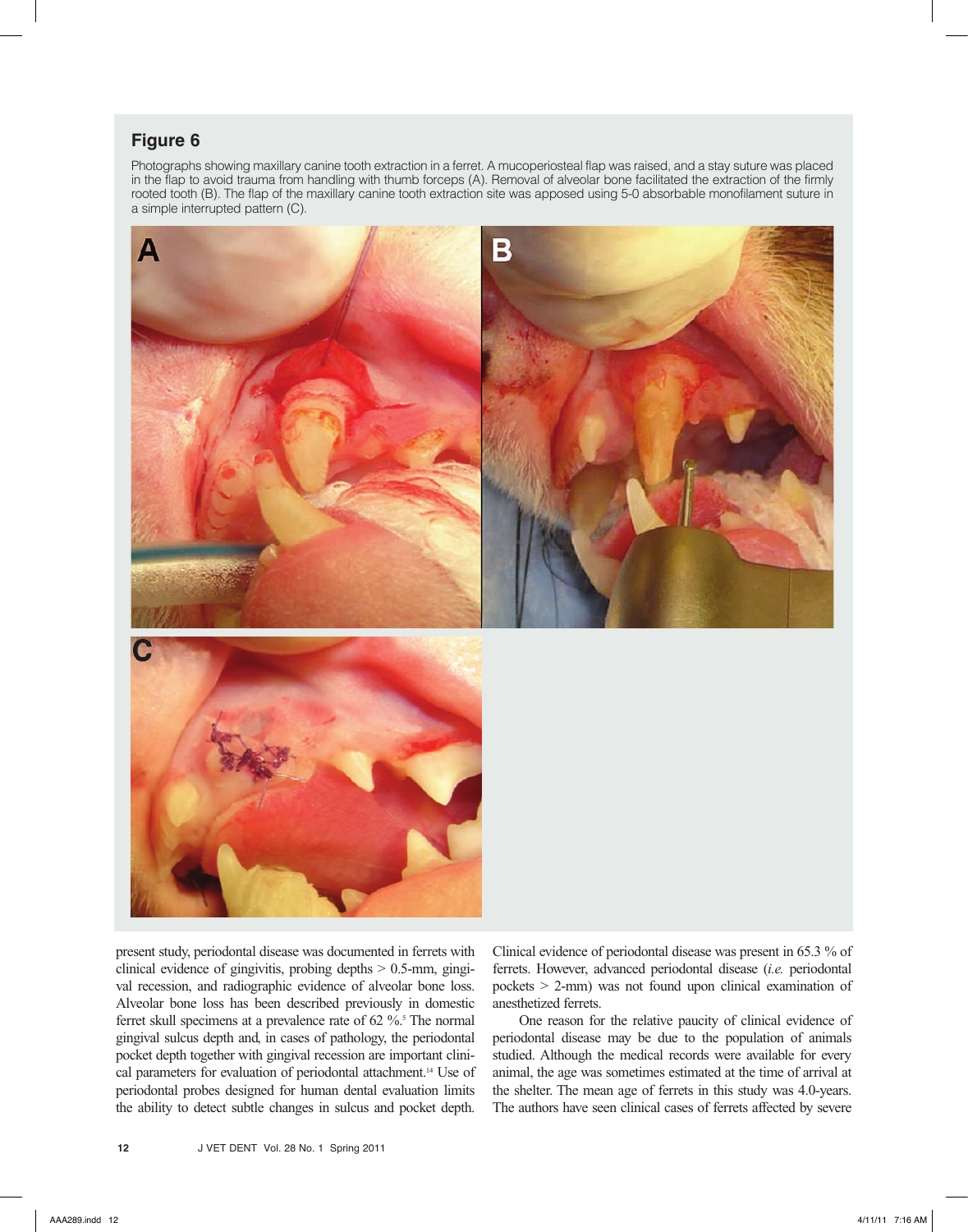periodontal disease resulting in periapical disease and facial swelling (Fig. 8). However, most ferrets with severe periodontal disease are usually older than 4-years of age. It has been reported that 46.5 % of domestic ferrets were missing at least one tooth, and it was proposed that severe periodontal disease secondary to the diet contributes to tooth mobility and loss.<sup>5</sup> However, only 1 of 63 ferrets in the present study had a missing tooth. This ferret had not undergone an anesthetized oral examination due to its poor health condition, but it had noticeable root exposure of premolar teeth associated with advanced periodontal disease.

The CEJ has been routinely used as a radiographic reference mark for assessment of alveolar bone height in humans<sup>14</sup> and dogs.15 In ferrets, the location of the CEJ is difficult to determine on dental radiographs due to the small size of the teeth. To the authors' knowledge, the area where the conical crown meets the cylindrical root has not been definitively determined as the location of the CEJ in ferrets. The present study showed that one or more canine teeth in 93.7 % of conscious ferrets appeared to be extruded as evidenced by exposure of up to 3-mm of the cylindrical portion of the tooth in the absence of gingival recession. This may be explained either by idiopathic tooth extrusion similar to that seen in domestic cats,<sup>16</sup> or this peculiarity may present a normal anatomic variation in ferrets. A histological study to determine the location and morphology of the CEJ in the context of clinical observations is currently in progress.

The prevalence of tooth fractures has been reported in necropsy specimens of pet ferrets of North America and feral ferrets

# **Figure 7**

Photograph showing bilateral upper lip irritation (arrows) due to trauma from opposing mandibular canine teeth after extraction of maxillary canine teeth in a ferret.



## **Figure 8**

Photographs showing a ferret with left facial swelling (A) due to advanced focal periodontitis of the left maxillary fourth premolar tooth (B) that resulted in periapical infection and abscessation.

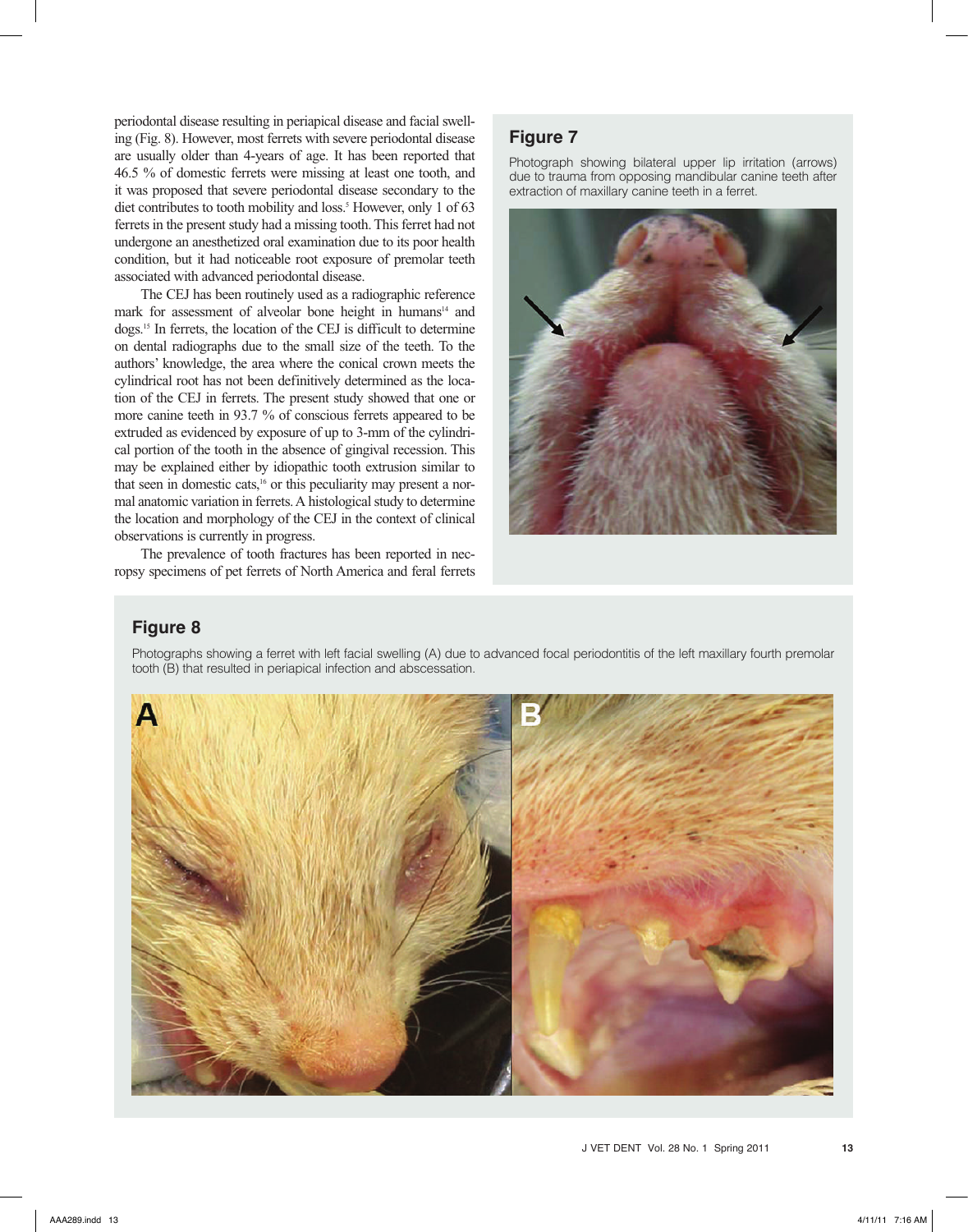of New Zealand.<sup>5</sup> Fractured teeth were present in 30 % of pet ferrets but only in 4.5 % of feral ferrets. Although shelter ferrets represent a different population, animals included in the present study were exclusively pet ferrets. The prevalence of tooth fractures was 32 %. The high prevalence of tooth fractures in pet ferrets was thought to be due to cage confinement, environmental trauma, and human abuse.<sup>5</sup> Changes in biomechanics of the masticatory apparatus and cranial changes have been documented in captive animals.17 These changes associated with domestication, including unnatural environment and artificial diets, may lead to abnormal chewing behavior that could result in an increased prevalence rate of tooth fracture in pet ferrets. It is important to create a domestic environment that minimizes the likelihood of dental trauma, such as considering confinement alternatives to wire mesh cages.

Similar to cats and dogs, complicated tooth fractures in ferrets can lead to pulpitis and pulp necrosis with possible periapical infection. Studies in experimental ferrets showed that pulp exposure led to infection, inflammation, and necrosis of the pulp followed by formation of radiographically detectable periapical lesions as early as 4-weeks after pulp exposure.<sup>9</sup> In the present study, more than 50 % (9 of 15) of all fractured teeth were confirmed to have resulted in exposure of the pulp chamber. Worn and fractured teeth without pulp exposure may also be at risk of endodontic disease. Concussive dental trauma may also lead to pulpitis and pulp necrosis with associated pain, even in the absence of endodontic infection.18 One study evaluated the effects of pulpal inflammation induced by bacterial lipopolysacharide (LPS) and showed significant behavioral changes in affected ferrets (facewash strokes, headshakes, forelimb flails, paw-licks, ear grasps, tongue protrusion, and chin rub) compared to the control group.19

The treatment of choice for complicated crown fractures is endodontic treatment or extraction. In the present study, extraction was chosen over endodontic treatment due to limited funds, remote location of the shelter in relation to the care providers, and necessity for long-term follow-up after endodontic treatment. Although the open extraction procedures (*i.e.* mucoperiosteal flap creation, partial alveolectomy, elevation of the tooth, and closure of the extraction site) were uneventful, it is worth mentioning that ferret oral mucosa is very thin, requiring extremely gentle handling of the flap tissue that is used to close the extraction site. Firmly rooted canine teeth require removal of alveolar bone to facilitate the extraction procedure. Closure of the flap with absorbable sutures in a simple interrupted fashion prevents food and debris from accumulating in the alveolus and may prevent clot disruption and alveolar osteitis ("dry socket"). In addition to their primary penetration and prehending functions, maxillary canine teeth deflect the upper lips away from the line of occlusion. The minor odontoplasty performed on the ipsilateral mandibular canine teeth in the hope of avoiding development of postoperative lip irritation due to self-trauma following maxillary canine tooth extraction failed to prevent this minor complication. Though this complication was minor, it may be avoided by treating fractured maxillary canine teeth with root canal therapy rather than extraction. Endodontic treatment may be considered as a preferred option for fractured canine teeth in pet ferrets, although each case should be evaluated individually.

Tooth resorption and dental caries have been widely reported and studied in different species. Tooth resorption represents the

most common dental disease in cats with a reported prevalence in one study of 72.5 %.20 Dental caries is very rare in cats and uncommon in dogs, with a prevalence of up to 5.3 % seen in dogs.<sup>21</sup> Diet has been implicated as a possible cause of both tooth resorption and dental caries.20,21 Pet ferrets are often fed commercial cat food. The examined ferrets in the present study were fed a commercial ferret diet while in the shelter, however, their feeding management is largely unknown prior to entering the shelter. No evidence was found of tooth resorption, dental caries, stomatitis, or oral tumors in the examined ferret population.

A major limitation of the present study is that it reflects the prevalence of oral disease in a shelter environment of ferrets with largely similar genetic background, which may be different than the prevalence in the larger general pet ferret population. Ferrets of the present study were mostly surrendered or abandoned by the previous owners for various reasons including disease of the animal, allergy of the owner, and unwillingness or inability to take care of the animal. It may be justified to assume that the prevalence of oral disease is higher in rescued ferrets than in pet ferrets due to lack of disease prevention, presence of concurrent disease, and suboptimal diet and housing situations. Further, the results of this study were likely affected by the mean age of the population. For example, the prevalence of dental fractures found during conscious oral examination was higher than in the group that was anesthetized (Table 2). This correlates with the age of the examined animals. The mean age of ferrets examined without anesthesia was 4.0-years, whereas the mean age of ferrets that underwent anesthesia was 3.5-years because some older ferrets were considered unfit for and excluded from anesthesia. Some ferrets of unknown age were also included in the study.

Further studies are warranted to evaluate orofacial anatomy and assess the prevalence of oral disease in other ferret populations including geriatric pet ferrets, captive wild ferrets, and domestic pet ferrets from non-shelter environments.

\_\_\_\_\_\_\_\_\_\_\_\_\_\_\_\_\_\_\_\_\_\_\_\_\_\_\_\_\_\_\_\_\_\_\_\_\_\_\_\_\_\_\_\_\_\_\_\_\_\_\_\_

- <sup>a</sup> http://vetdent.eu/cpd/cpddownloads/chart-ferret.pdf (modified from Dr. David Crossley)
- <sup>b</sup> ButorJet, Phoenix Pharmaceutical, Inc., St. Joseph, MO
- Midazolam Hydrochloride Injection, Hospira, Inc., Lake Forest, IL IsoFlo, Abbott Laboratories, Chicago, IL
- Mila International, Inc., Erlanger, KY
- PDT Sensor Probe type US (Williams), Zila, Inc., Scottsdale, AZ
- Nomad, Aribex, Inc., Orem, UT
- Schick Technologies, Inc., Long Island City, NY
- Marcaine, Abbott Laboratories, Chicago, IL
- Lidocaine Hydrochloride Injection 2%, APP Pharmaceuticals, Schaumburg, Ilk
- Miltex Instrument Company, Inc., Bethpage, NY
- <sup>l</sup> Cislak EX-19, Cislak Manufacturing, Inc., Niles, IL
- <sup>m</sup> Ti-Max Ti 95 EX, NSK Nakanishi, Inc., Japan
- <sup>n</sup> Cislak EX-W3, Cislak Manufacturing, Inc., Niles, IL
- Miltex Instrument Company, Inc., Bethpage, NY
- <sup>p</sup> Monocryl, Ethicon, Somerville, NJ
- Metacam, Boehringer Ingelheim Vetmedica Inc., St. Joseph, MO
- Marshall Farms Group, North Rose, NY

#### **Author Information**

From the Matthew J. Ryan Veterinary Hospital of the University of Pennsylvania, 3900 Delancey Street, Philadelphia, PA 19104-6010; and, Rosehaven Exotic Animal Veterinary Services, P.C. (Brown), Batavia, IL 60510. Dr. Eroshin's current